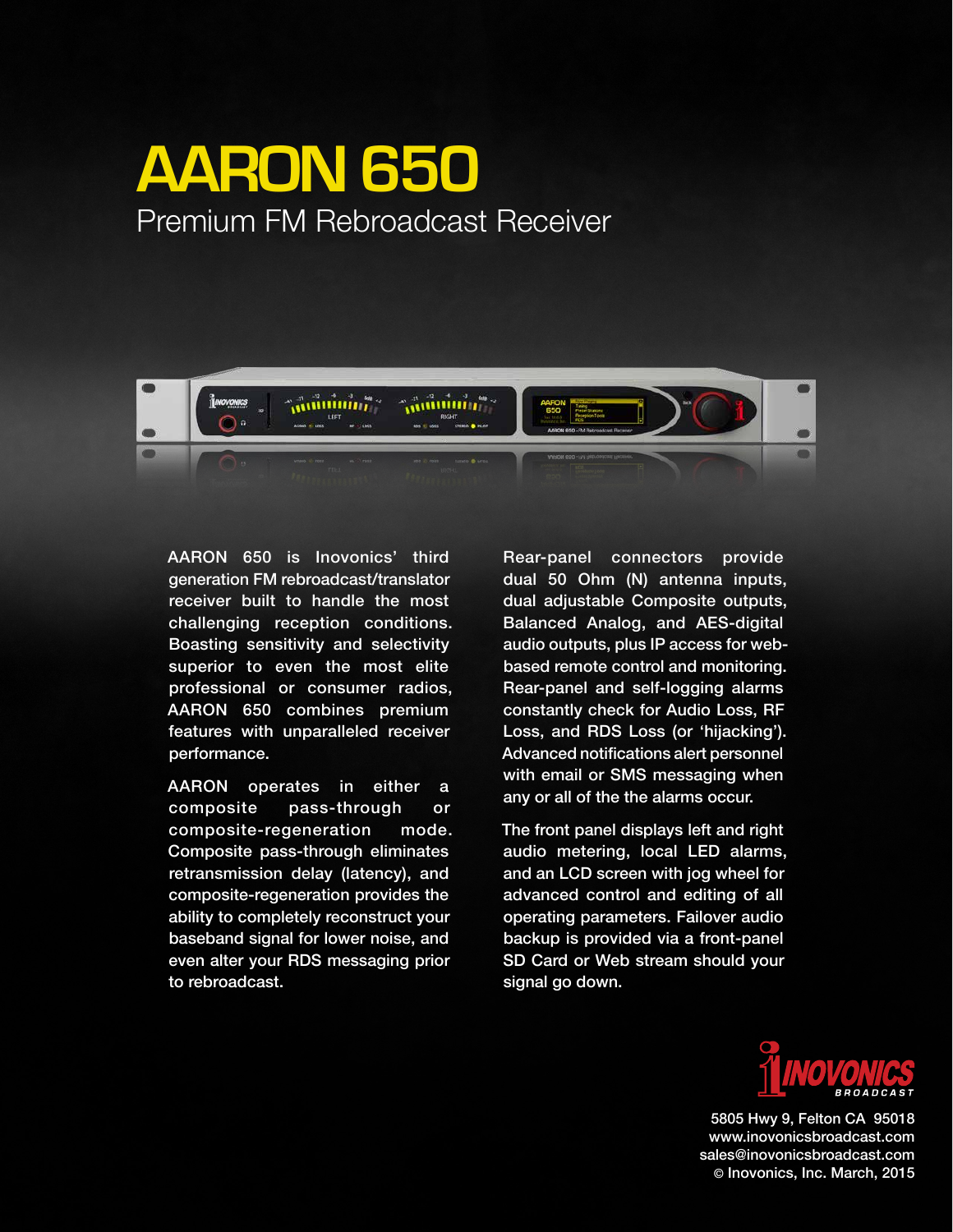AARON 650's "responsive" Web Interface allows complete setup, listening, logging, and control of the unit from your PC, tablet, or smartphone, and reliable 2-way connectivity is ensured with a built-in Dynamic DNS utility. Advanced off-air metering tools include an FM BandScanner and FFT of the MPX spectrum. Reception bandwidth, auto-blending, and many other receiver parameters are controlled via manual or automatic reception processing.

# **FEATURE HIGHLIGHTS**

- Unparalleled DSP-based receiver performance
- Composite Pass-Through and Baseband Regeneration modes
- Dual Antenna and Composite Outs, Balanced Analog, and AES-Digital Program Line outputs
- Active reception processing for Bandwidth, Stereo Blend, HF Blending, and Multipath Mitigation
- Advanced metering includes an FFT Spectrum Analyzer for the MPX, Left/Right XY plots, and audio levels over time
- Built in BandScanner for local RF Spectrum Analysis
- Local alarm tallies plus self-logging alarms constantly check for Audio Loss, RF Loss, and RDS Loss
- Failover audio or web-stream backup
- Remote control web interface and listening plus email and text notifications
- SNMP remote monitoring and control